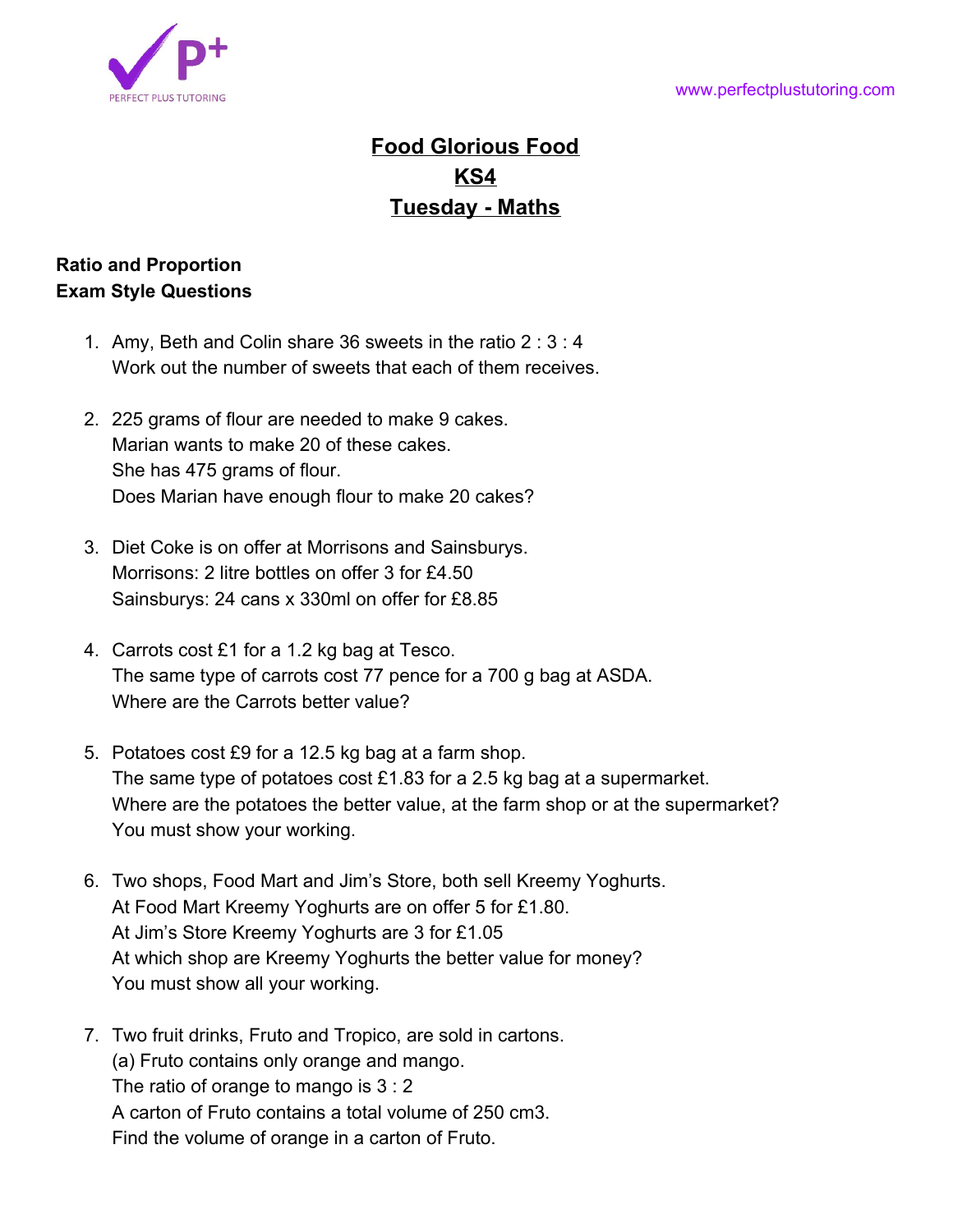

(b) Tropico contains only lemon, lime and grapefruit. The ratios of lemon to lime to grapefruit are 1:2:5 The volume of grapefruit in a carton of Tropico is 200 cm3. Find the total volume of Tropico in a carton.

8. Flaky pastry is made using flour and fat in the ratio 9:7 by weight. Cassie makes some flaky pastry. She uses 175 grams of fat.

(a) Work out the weight of flour Cassie uses. Sweet pastry is made using flour, fat and sugar in the ratio 27:14:9 by weight. Luke makes some sweet pastry. The total weight of flour, fat and sugar he uses is 400 grams.

(b) Work out the weight of flour Luke uses. Elisha makes some flaky pastry and some sweet pastry. She uses the same weight of flour for the flaky pastry as she does for the sweet pastry.

(c) Work out the ratio of the weight of fat she uses in the flaky pastry to the weight of fat she uses in the sweet pastry.

9. This is a list of ingredients for making a pear and almond crumble for 4 people.

**Ingredients for 4 people** 80 g plain flour 60 g ground almonds 90 g soft brown sugar 60 g butter 4 ripe pears

Work out the amount of each ingredient needed to make a pear and almond crumble for 10 people.

10.Rosa prepares the ingredients for pizzas.

She uses cheeses, topping and dough in the ratio 2:3:5 Rosa uses 70 grams of dough. Work out the number of grams of cheese and the number of grams of topping Rose uses.

11.The cost of 4 kg of apples is £3.36

The total cost of 3 kg of apples and 2.5 kg of pears is £4.12. Work out the cost of 1kg of pears.